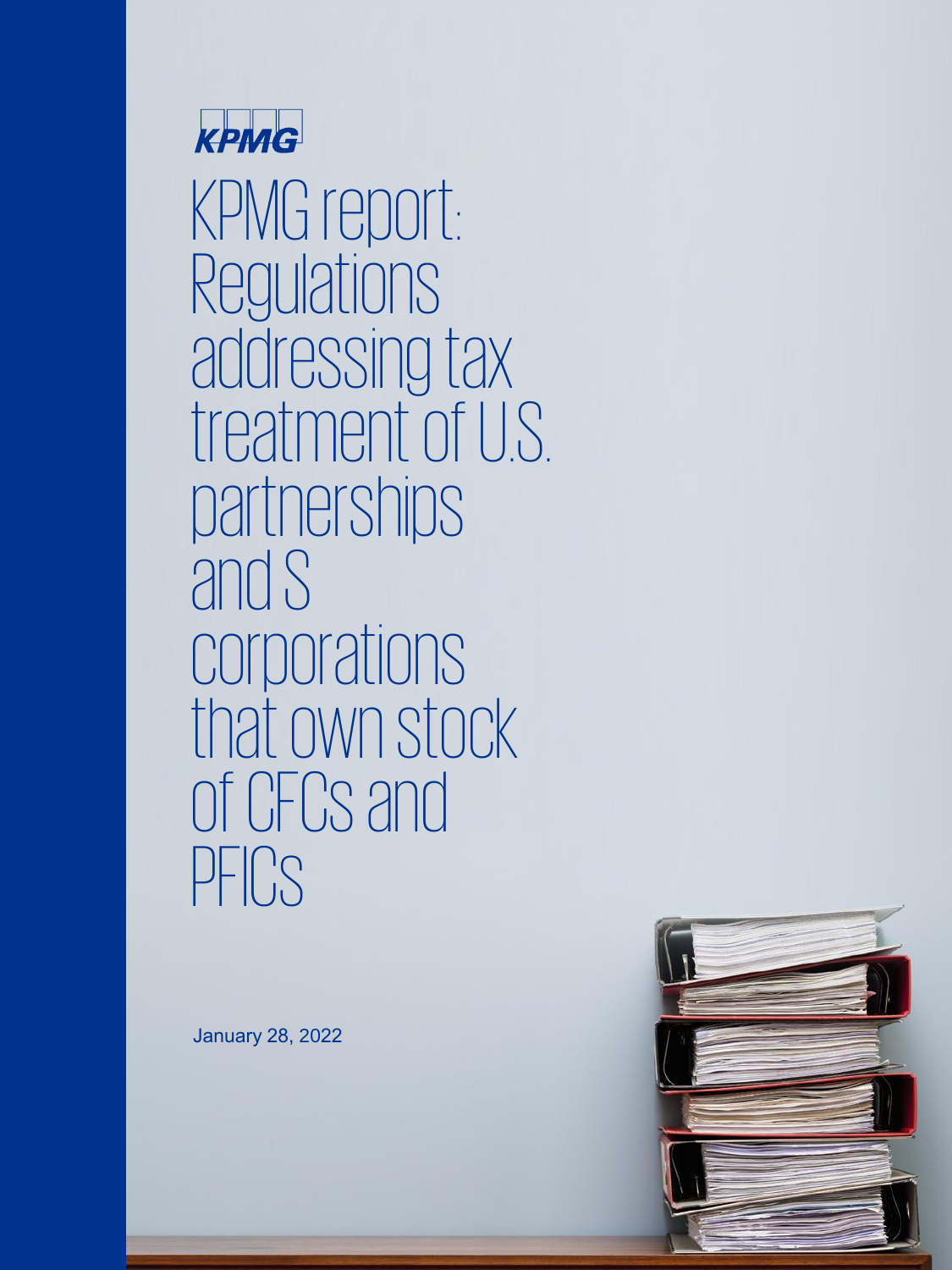## Introduction

The U.S. Treasury Department and IRS (collectively, "Treasury") on January 25, 2022, published **[final](https://www.govinfo.gov/content/pkg/FR-2022-01-25/pdf/2022-00066.pdf)  [regulations](https://www.govinfo.gov/content/pkg/FR-2022-01-25/pdf/2022-00066.pdf)** [PDF 287 KB] (T.D. 9960) (the "2022 Final Regulations") related to the treatment of domestic partnerships and S corporations that own stock of controlled foreign corporations ("CFCs") for purposes of determining amounts included in the gross income of their partners and shareholders with respect to the CFCs. The regulations finalize a portion of the proposed regulations published on June 21, 2019 (REG-101828-19) (the "2019 Proposed Regulations").

In addition to the 2022 Final Regulations, Treasury also issued **[proposed regulations](https://www.govinfo.gov/content/pkg/FR-2022-01-25/pdf/2022-00067.pdf)** [PDF 487 KB] (REG-118250-20) (the "2022 Proposed Regulations") that would provide guidance regarding the treatment of domestic partnerships and S corporations that own stock of passive foreign investment companies ("PFICs") and their domestic partners and shareholders, including for purposes of making qualified electing fund ("QEF") and mark-to-market ("MTM") elections under the PFIC rules and the application of the CFC overlap rule.

The 2022 Proposed Regulations also:

- Would provide guidance related to partnerships and S corporations for purposes of determining controlling domestic shareholders of certain foreign corporations, related person insurance income ("RPII") under section 953(c), and the election under Treas. Reg. § 1.1411-10(g) related to the net investment income tax
- Include rules described in Notice 2020-69 (2020-39 I.R.B. 604, September 1, 2020), which allow an S corporation to be treated as an entity for purposes of CFC inclusions for certain years when certain conditions are satisfied
- Include rules described in Notice 2019-46 (2019-37 I.R.B. 69, September 9, 2019), which allow domestic partnerships and S corporations to apply a hybrid aggregate-entity approach for determining GILTI inclusions under proposed regulations published in October 2018 (REG-104390-18) (the "2018 Proposed Regulations") for tax years that ended before June 22, 2019, if certain conditions are satisfied.

Finally, proposed Treas. Reg. § 1.953-3(b)(1) and (5) that was published on April 17, 1991 (56 FR 15540) is withdrawn in the 2022 Proposed Regulation.

This report provides initial impressions and observations about these final and proposed rules.

## Contents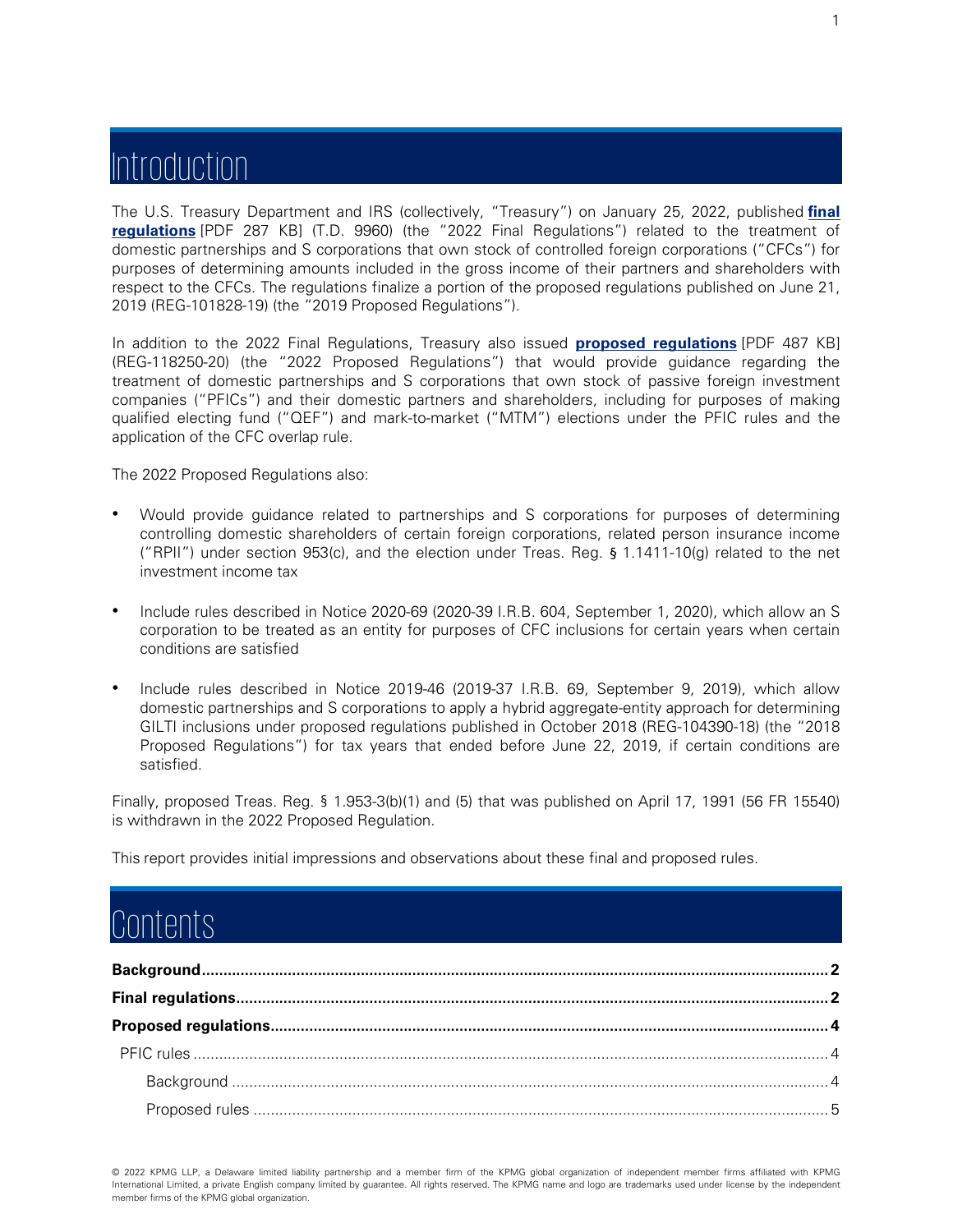## Background

United States Shareholders ("U.S. shareholders") of CFCs include in income subpart F inclusions, section 956 inclusions, and global intangible low-taxed income ("GILTI") inclusions (collectively, "CFC inclusions"). For this purpose, a U.S. shareholder generally is a U.S. person that owns under section 958 at least 10% of the value or voting power of a foreign corporation, and a CFC generally is a foreign corporation in which more than 50% of the value or voting power is owned by U.S. shareholders. Special rules for determining U.S. shareholder and CFC status apply for certain captive insurance companies. A U.S. shareholder generally determines its CFC inclusions based on the amount of the CFC that it owns under section 958(a).

Final regulations issued on June 21, 2019 (T.D. 9866) (the "GILTI Final Regulations") adopt an aggregate approach to domestic partnerships for purposes of determining the persons that must take into account a GILTI inclusion with respect to CFC stock held by a domestic partnership and any provision that applies by reference to the GILTI inclusion (such as rules on previously taxed earnings and profits ("PTEP") and basis). The GILTI Final Regulations did not follow the hybrid treatment of domestic partnerships included in the 2018 Proposed Regulations. The rules in subpart F, including GILTI, for partnerships apply equally to S corporations and their shareholders because S corporations are treated as partnerships and S corporation shareholders are treated as partners for purposes of subpart F (sections 951 through 965).

## Final regulations

The 2022 Final Regulations finalize the 2019 Proposed Regulations concerning the treatment of domestic partnerships for CFC inclusion purposes without significant changes.

The 2022 Final Regulations extend the aggregate approach adopted in the GILTI Final Regulations to subpart F inclusions and section 956 inclusions with respect to CFCs owned by a domestic partnership. For these purposes, a domestic partnership is not treated as owning stock of a foreign corporation within the meaning of section 958(a). Instead, a domestic partnership is treated in the same manner as a foreign partnership for purposes of determining the persons that own stock of a CFC under section 958(a). The effect of this rule is that a domestic partnership cannot have subpart F or section 956 inclusions. Rather, partners in a domestic partnership are treated as owning proportionately the stock of a CFC owned by the partnership, and a partner that is a U.S. shareholder with respect to the CFC determines its pro rata share of the subpart F inclusion and section 956 inclusion. As noted above, these rules also apply to S corporations and their shareholders because S corporations are treated as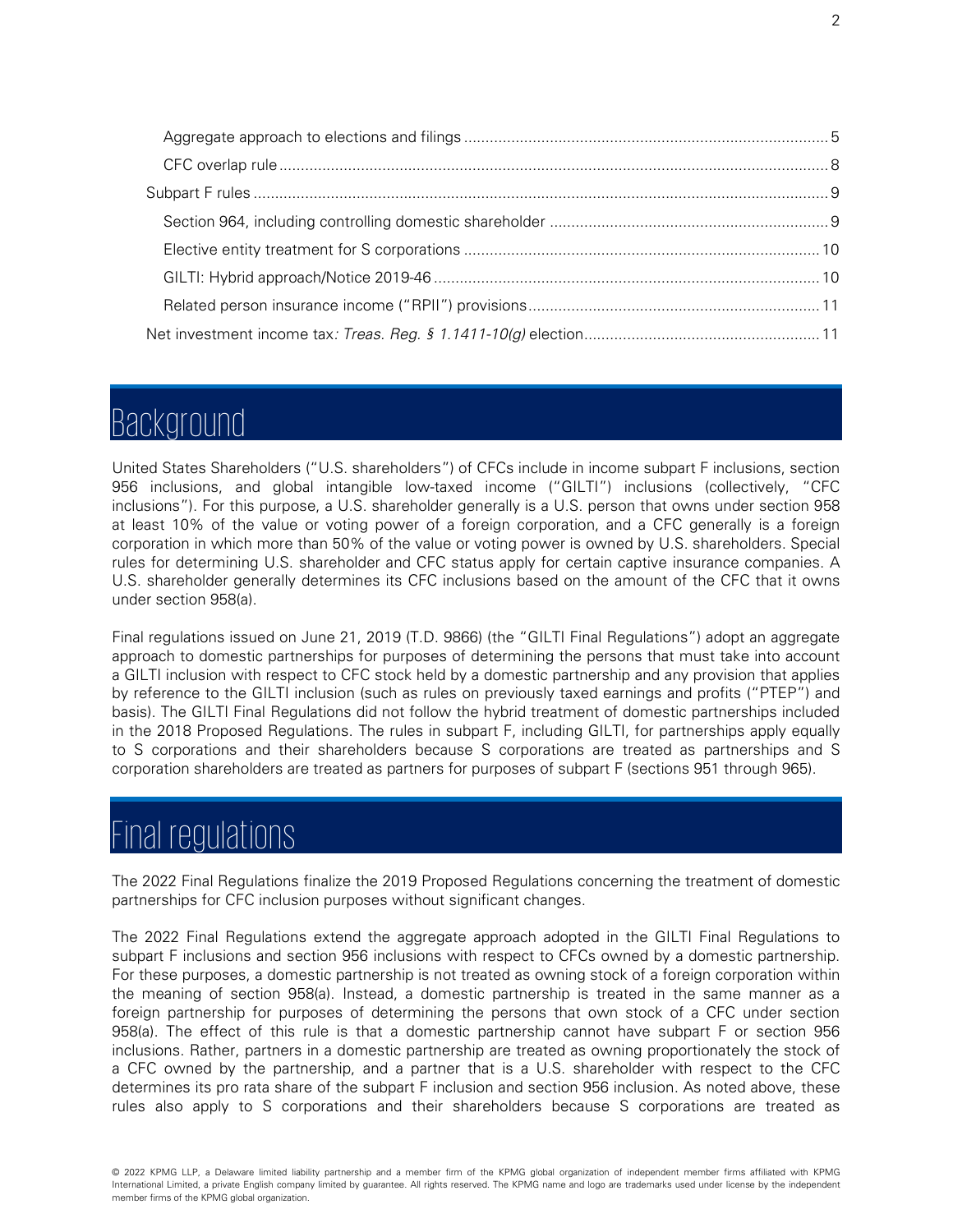partnerships and S corporation shareholders are treated as partners for subpart F purposes.

The 2022 Final Regulations continue to treat domestic partnerships as entities for purposes of determining whether a foreign corporation is a CFC, determining whether a U.S. person is a U.S. shareholder of a CFC, applying section 1248, defining "U.S. property" for purposes of section 956, including for purposes of pledges and guarantees, and determining whether a U.S. shareholder is a controlling domestic shareholder of a CFC for purposes of making certain elections with respect to a CFC. The treatment of domestic partnerships for determining whether a U.S. shareholder is a controlling domestic shareholder of a CFC would be revised in the 2022 Proposed Regulations (see discussion below).

### KPMG observation

The 2019 Proposed Regulations did not address whether a domestic partnership is treated as a U.S. person for purposes of determining whether a CFC holds U.S. property that could result in a section 956 inclusion. The 2022 Final Regulations helpfully clarify that a domestic partnership is treated as an entity for U.S. property determinations. As a result, for example, a loan from a CFC to a related domestic partnership would be U.S. property for section 956 purposes.

Treasury received several comments addressing section 1248, including with respect to dispositions by domestic partnerships of CFC stock, dispositions of interests in domestic partnerships that hold CFC stock, and the interaction between sections 1248 and 751. In the preamble to the 2022 Final Regulations, Treasury states that these issues are beyond the scope of the final regulations. Nonetheless, as noted above, the 2022 Final Regulations expressly clarify that the aggregate approach to partnerships discussed above does not apply for purposes of section 1248.

### KPMG observation

The 2019 Proposed Regulations did not include rules addressing section 1248, but the preamble to the regulations noted that the aggregate treatment of domestic partnerships for GILTI inclusion purposes did not impact the treatment of domestic partnerships as entities for purposes of section 1248. Consistent with the statement in the preamble to the 2019 Proposed Regulations, the 2022 Final Regulations clarify that domestic partnerships are treated as entities for purposes of section 1248.

#### **Applicability dates**

The 2022 Final Regulations apply to tax years of foreign corporations that begin on or after January 25, 2022, and to tax years of U.S. persons in which or with which such tax years of foreign corporations end.

A domestic partnership also may apply the 2022 Final Regulations to prior tax years of a foreign corporation beginning after December 31, 2017, provided that the partnership, its partners that are U.S. shareholders, and related domestic partnerships and their U.S. shareholder partners consistently apply the final rules to all foreign corporations owned by the domestic partnership within the meaning of section 958(a). Treasury noted in the preamble that partnerships can choose to apply the aggregate approach (subject to the consistency requirement) for a prior eligible year on an amended return or by initiating an administrative adjustment request.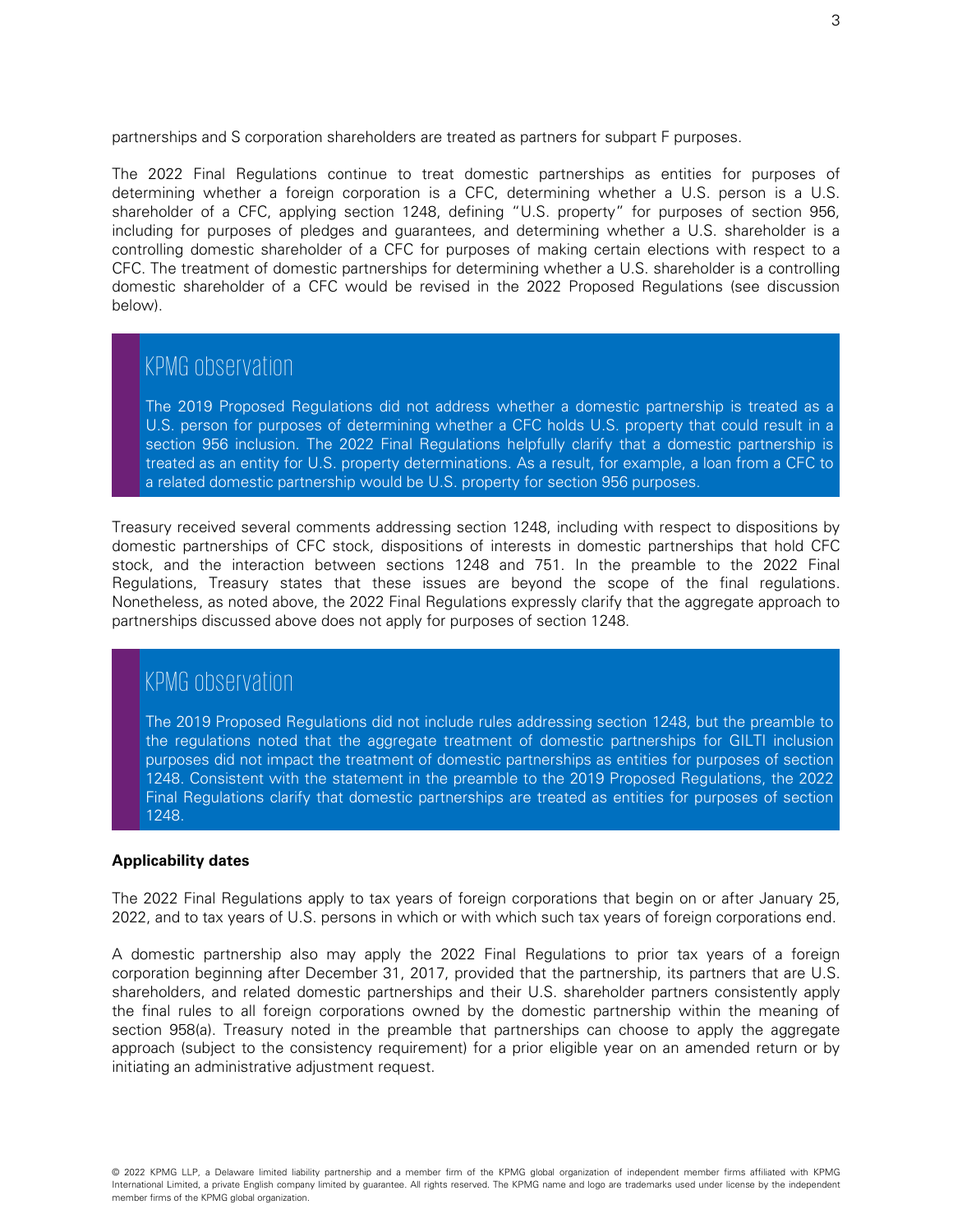### KPMG observation

In the case of widely held partnerships, it may be difficult, if not impossible, to get all partners to agree to apply the rules to pre-finalized years. Treasury acknowledges this issue in the preamble but rejected requests to eliminate the consistency requirement, noting that such requirement is important to the administration of the regulations.

### KPMG observation

The 2022 Final Regulations do not address whether domestic partnerships and their U.S. shareholder partners who choose to apply the 2022 Final Regulations to prior tax years of a foreign corporation beginning after December 31, 2017 must apply the 2022 Final Regulations to all such prior tax years consistently or can choose to apply the 2022 Final Regulations to only certain prior years. Arguably, because Treasury did not include this type of consistency rule, taxpayers may choose to apply the 2022 Final Regulations to only certain prior years.

### KPMG observation

If a partnership chooses to adjust a previously filed Form 1065, a partnership subject to the centralized partnership audit rules of the Bipartisan Budget Act of 2015 ("BBA Partnership") must use an AAR. Section 6031(b) prohibits BBA Partnerships from amending after the due date of the return, unless specifically provided by the Secretary. The IRS previously has allowed BBA Partnerships to use amended returns in order to take advantage of certain legislation (e.g., Revenue Procedure 2021-29, 2021-28, and 2020-23). Query if the IRS might consider future relief given the administratively complex nature of AARs.

## Proposed regulations

The 2022 Proposed Regulations would provide guidance on the treatment of domestic partnership and S corporations for purposes of certain PFIC and subpart F rules, including special rules applicable to S corporations that were addressed in Notice 2020-69 and special rules applicable to domestic partnerships and S corporations in Notice 2019-46. The 2022 Proposed Regulations also would provide guidance on the RPII rules. Finally, the 2022 Proposed Regulations would remove the ability for domestic partnerships and S corporations to make an election under Treas. Reg. § 1.1411-10(g), which applies for net investment income tax purposes.

### PFIC rules

#### **Background**

Generally, a PFIC is a foreign corporation that has at least 75% passive income or an average percentage of assets that produce passive income of at least 50% for a tax year. A domestic shareholder is subject to the excess distribution regime of section 1291 if it does not make a QEF or MTM election, or if it makes a QEF or MTM election after the first year of its holding period (with respect to QEFs, an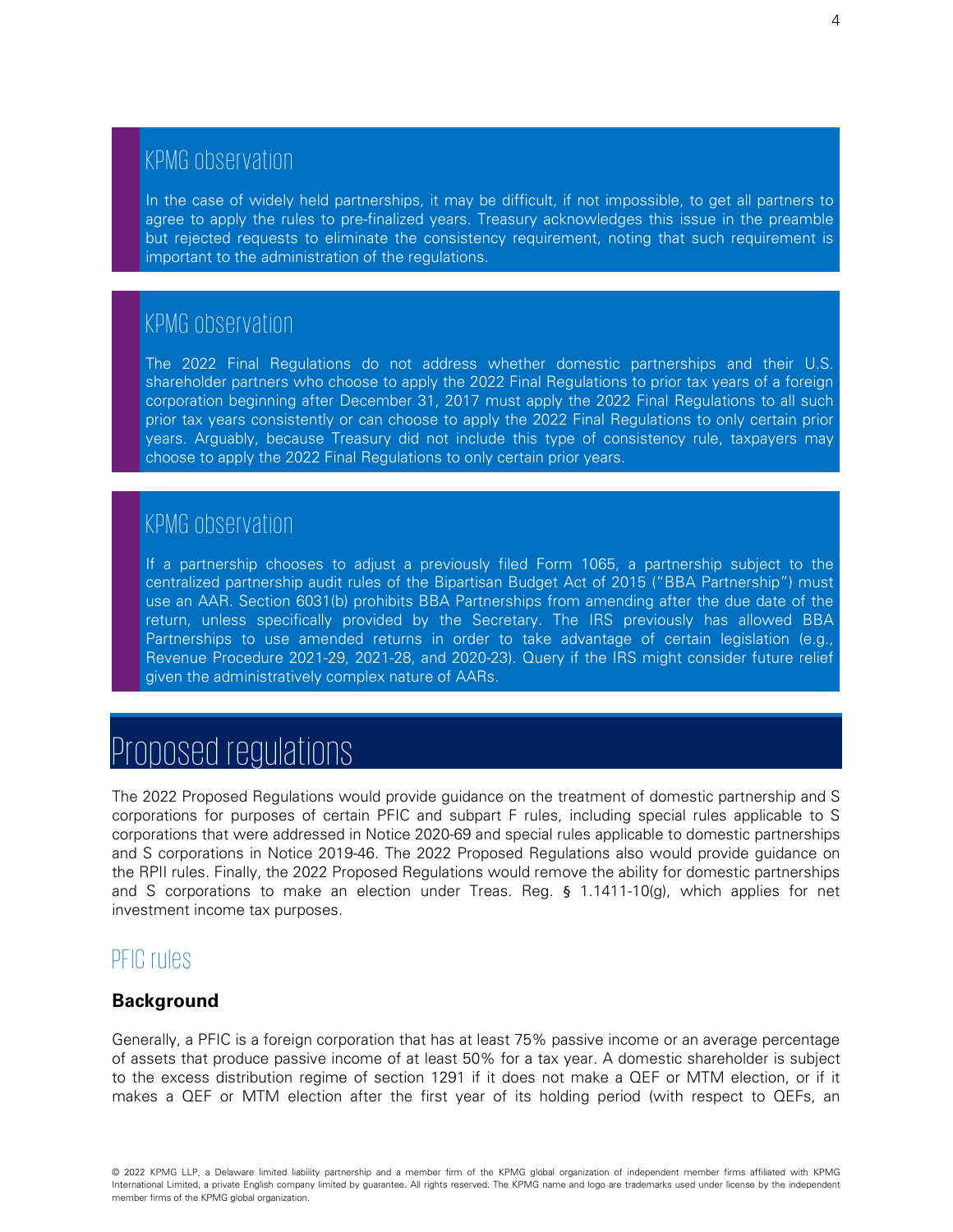"unpedigreed QEF"). A shareholder that makes a QEF election includes in income its share of the PFIC's annual earnings and profits. A shareholder of PFIC stock that is "marketable stock" may make an MTM election to annually include in income an MTM inclusion or deduction, generally based on the fair market value of the PFIC.

A PFIC shareholder that makes a QEF election after the first year of its holding period may make an election to "purge" the "PFIC taint" by subjecting the amount of gain on a deemed disposition of the PFIC stock to the excess distribution rules. If the unpedigreed QEF also is a CFC, the PFIC shareholder may elect to include its share of the foreign corporation's accumulated earnings and profits ("E&P") as a dividend subject to the excess distribution rules. Similar purging elections are available for shareholders of former PFICs and for shareholders who are not subject to the PFIC rules with respect to a foreign corporation under the CFC overlap rule but who (in both cases) remain subject to the PFIC rules under the "once a PFIC always a PFIC" rule.

A domestic partnership is not subject to the excess distribution rules; instead, the domestic partners of the partnership are subject to section 1291. Nonetheless, under current law, a domestic partnership that owns PFIC stock may make QEF and MTM elections and includes QEF and MTM inclusions in income. In that case, the partners take into account their share of the partnership's QEF and MTM inclusions under the partnership rules. S corporations and their shareholders are treated similarly to domestic partnerships and their domestic partners for purposes of the excess distribution, QEF, MTM, and purging election rules.

In general, if a foreign corporation is both a CFC and a PFIC, a U.S. shareholder is not subject to the PFIC rules with respect to the corporation (the "CFC Overlap Rule").

#### **Proposed rules**

#### **Aggregate approach to elections and filings**

The 2022 Proposed Regulations generally would extend the aggregate approach in section 1291 and in subpart F for CFC inclusions to other areas of the PFIC regime, including QEF and MTM elections, purging elections, and the obligation to file Form 8621, Information Return by a Shareholder of a Passive Foreign Investment Company or Qualified Electing Fund. Specifically, domestic partnerships and S corporations would no longer be able to make QEF or MTM elections and would not have QEF inclusions or MTM inclusions or deductions. Instead, each domestic partner or S corporation shareholder would be able to make its own QEF and MTM election and determine its own QEF inclusions and MTM inclusions and deductions as if it directly held its share of the PFIC stock held by the partnership or S corporation. Each domestic partner or S corporation shareholder similarly would make its own purging election and file its own Form 8621. The 2022 Proposed Regulations would require the partner to notify the partnership, and the shareholder to notify the S corporation, of a QEF or MTM election no later than 30 days after filing the return on which the election is made. There are no formal notification requirements; a partner or shareholder would be able to notify the partnership or S corporation using any reasonable method.

The 2022 Proposed Regulations also would make changes to the MTM rules, including the rules for basis adjustments when the PFIC MTM stock is indirectly held through a pass-through entity. Under the proposed rules, a domestic partnership would have basis adjustments in its PFIC stock for chapter 1 purposes based on its partner's MTM inclusions and deductions.

Transition rules in the 2022 Proposed Regulations would allow QEF and MTM elections made by domestic partnerships and S corporations that are effective for tax years of PFICs ending on or before the date the final regulations are published in the Federal Register (a "preexisting election") to continue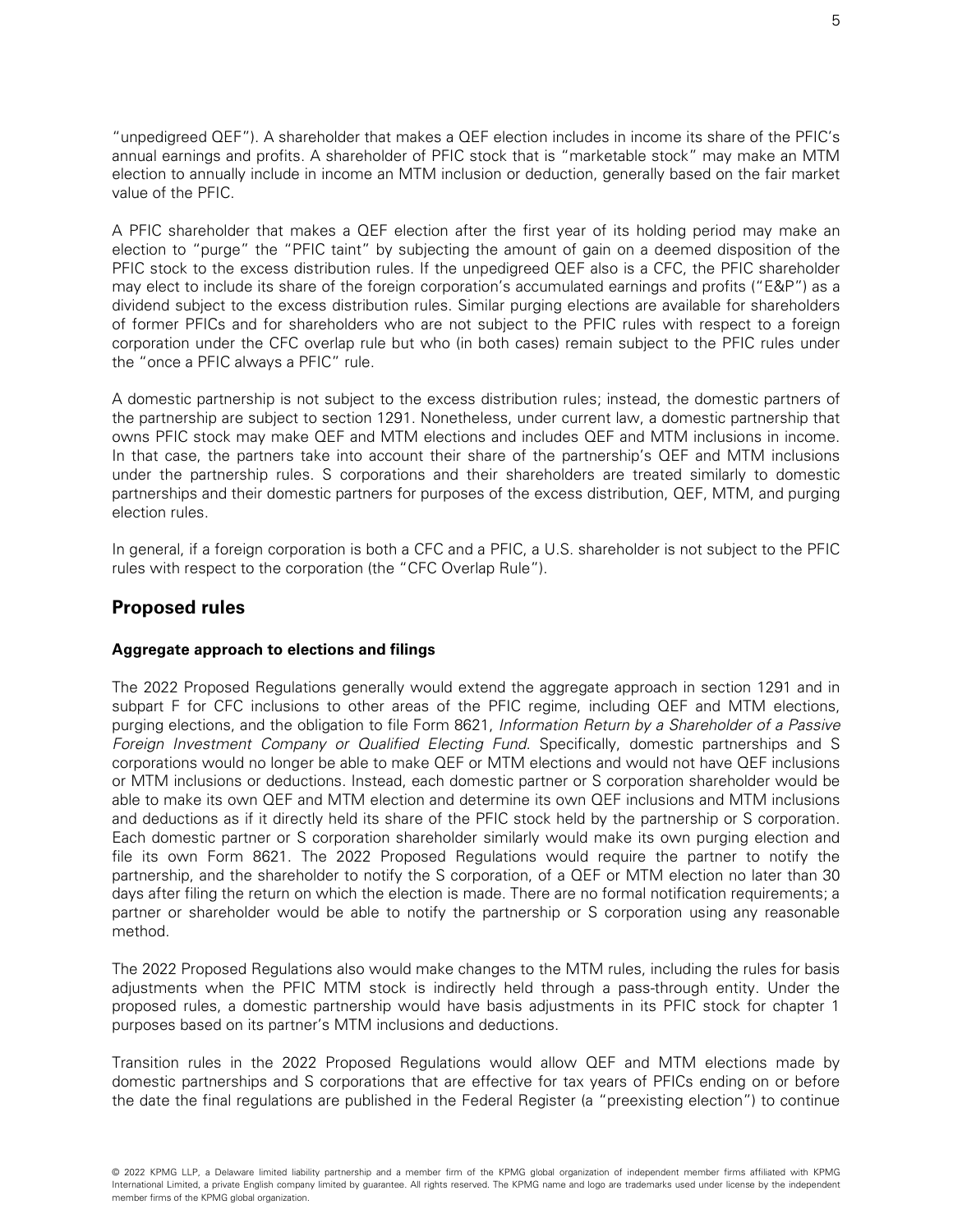to apply. Thus, partners and S corporation shareholders would not be required to make new QEF or MTM elections if the partnership or S corporation had made a preexisting election. Nonetheless, the partnership or S corporation would not have a QEF inclusion or MTM inclusion or deduction for the PFICs. Instead, the partners and S corporation shareholders would determine their QEF inclusions or MTM inclusion or deductions under the rules in the 2022 Proposed Regulations.

### KPMG observation

Under the 2022 Proposed Regulations, a partner would determine its QEF inclusion as if it directly held its share of the PFIC stock held by the domestic partnership. Currently, a domestic partnership allocates its QEF inclusion to its partners under the partnership rules. The 2022 Proposed Regulations do not provide rules for determining the partner's share of the QEF stock held by the partnership. Where the partners have the same percentage interest in profits, loss, and capital, the determination of their share of the QEF stock may be straightforward. However, most partnerships today are not simple "straight up" partnerships. If stock ownership is based on entitlement to partnership capital, that share may vary under the partnership agreement based on profit/value thresholds that take into account all partnership assets, not just the value of the QEF stock. A partnership may not have such value determinations on a year-to-year basis. Another potential way to determine a partner's share of QEF stock is to use the relative value of its partnership interest. Such a determination necessarily also includes a valuation, and in addition calls into question other considerations such as where discounts are factored in.

Finally, income inclusions based on a partner's pro-rata share of stock (however determined) are likely to vary from the partner's distributive share of income inclusions at the partnership level in all but a "straight up" partnership. Most partnership agreements today reflect economic agreements that result in interests in the partnership that vary based on net income or net loss levels in the partnership. It is very likely allocations consistent with these economic positions will differ from an allocation based on relative share of stock using value, as the latter may be determined based on appreciation that has not been recognized in taxable income of the partnership.

### KPMG observation

In discussing the proposed rules that would require a partner to notify the partnership if it made a QEF election, Treasury states in the preamble to the 2022 Proposed Regulations that the notification would assist with "tracking basis" in the QEF stock. The reference to tracking basis is unclear but possibly refers to the Treas. Reg. § 1.1291-9(f) principle-based adjustments referenced in proposed Treas. Reg. § 1.1293-1(c)(3)(i). The application of these rules is uncertain but infer that a QEF inclusion at the partner level may result in a basis adjustment by the partnership to the QEF stock (in addition to adjustments to the basis of the partner's interest in the partnership). If so, it is unclear whether any such adjustment to the basis of QEF stock would constitute common basis, or basis unique to the shareholder, similar to the treatment of a section 743(b) adjustment.

In addition, the placement of the reference to Treas. Reg. § 1.1291-(f) principle-based adjustments in a subparagraph addressing QEF stock transferred to a pass-through entity raises questions about its application in other contexts in which basis is relevant. More generally, the reference raises a question as to whether Treasury is considering providing specific rules allowing domestic partnerships basis adjustments based on partner-level inclusions in connection with the aggregate approach of partnerships. In such a case, presumably the basis adjustments would also apply to foreign partnerships.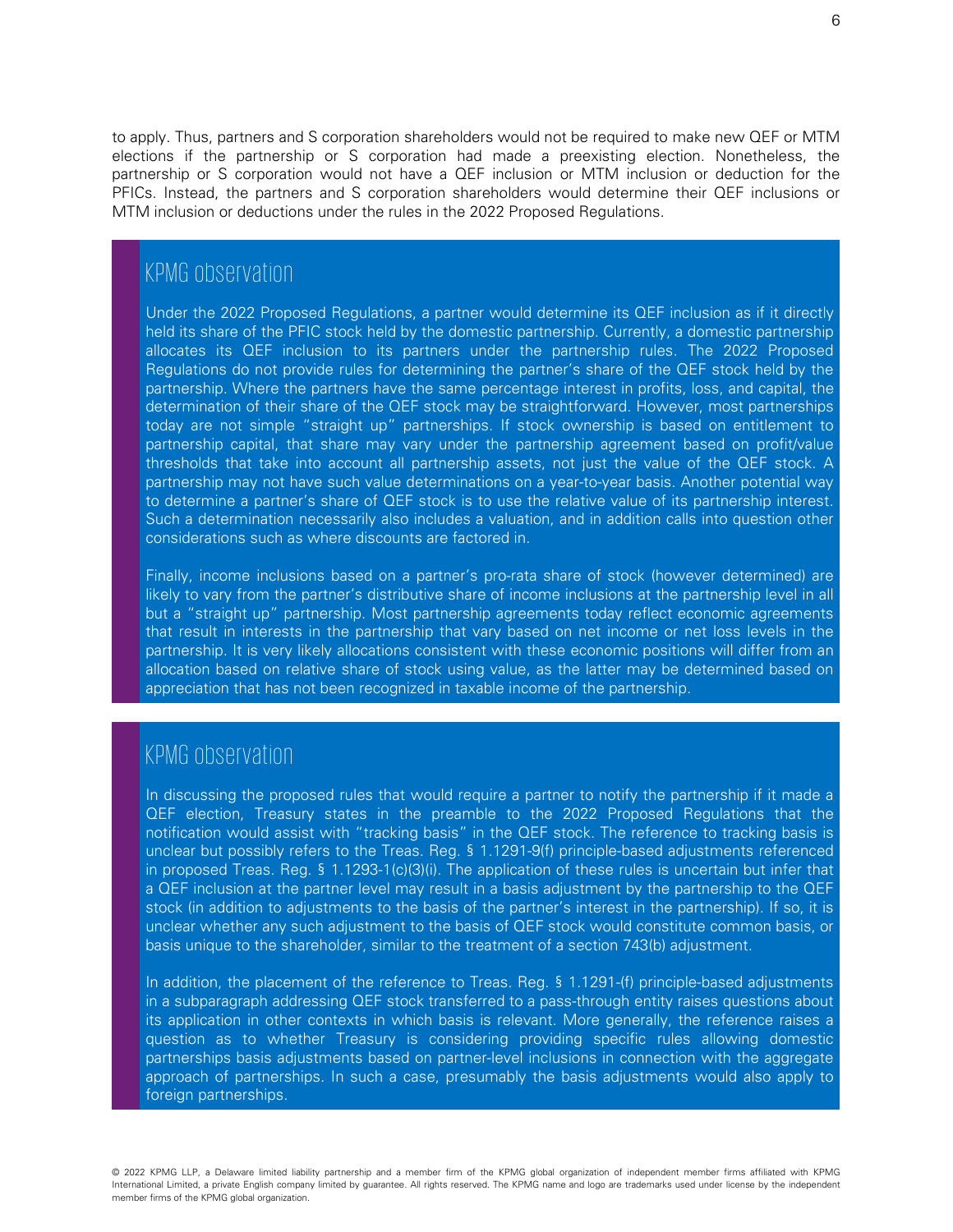A domestic partner that wants to make a QEF election with respect to a PFIC owned by a partnership will need to obtain information from the partnership that partnerships typically are not required to provide under current law. Treasury notes in the preamble that the Schedule K-2, "Partners' Distributive Share Items – International" and Schedule K-3, "Partner's Share of Income, Deductions, Credits, etc – International" are expected to facilitate a partner's ability to make a QEF election. Presumably, the partnership would be required to provide the relevant information on the Schedules K-2 and K-3 in the future if the 2022 Proposed Regulations are finalized in their current form. Treasury acknowledges that there could be practical issues with partners receiving information to make a timely QEF election when partners and partnerships have certain nonconforming tax years but indicates that the burden will be on the partner to "make arrangements with the partnership" to obtain the relevant information in a timely fashion.

Additionally, in response to comments received regarding the administrability of partner-level QEF elections, Treasury requests comments on whether the final regulations should allow a domestic partnership or S corporation to make a QEF election on behalf of its partners or S corporation shareholders. The preamble provides a detailed list of items that comments should address, including: the legal mechanism by which the domestic partnership or S corporation would make a QEF election on behalf of its partners and shareholders, whether that delegation should be based on the partnership agreement or S corporation organizational documents or some other instrument, whether a QEF election made by the domestic partnership or S corporation should be binding on all partners or shareholders, and certain the timing, filing, and notification requirements of such an election.

### KPMG observation

The detailed request for comments seems to indicate that Treasury may be concerned about the authority for a partnership to make an election for an item of income that is not a partnership item. Currently, domestic partnerships that make QEF and MTM elections arguably are making the election with respect to an item of partnership income: the QEF or MTM inclusion. Under the 2022 Proposed Regulation, the partnership would no longer have an item of income to which the election would relate.

Consistent with the aggregate approach, domestic partnerships and S corporations would no longer be required to file Form 8621. Instead, domestic partnerships and S corporations that own PFICs would provide information to their partners and shareholders to allow the partners and shareholders to complete Form 8621 for the PFIC.

### KPMG observation

In general, a domestic partnership with a pedigreed QEF election or a MTM election for a PFIC does not need to complete Part VII (Information to Complete Form 8621) of the Schedules K-2 and K-3, which is used to report PFIC information to partners, if the partnership files Form 8621 for the PFIC. As noted above, Treasury suggests in the preamble to the 2022 Proposed Regulations that domestic partnership could be required to provide QEF and MTM information to their partners on the Schedules K2 and K3 in connection with the aggregate approach in the 2022 Proposed Regulations. On balance, the increase in the domestic partnership's administrative burden of completing the PFIC information on Schedules K2 and K3, including tracking whether and which elections are made by its partners, and potentially assisting the partners in determining their pro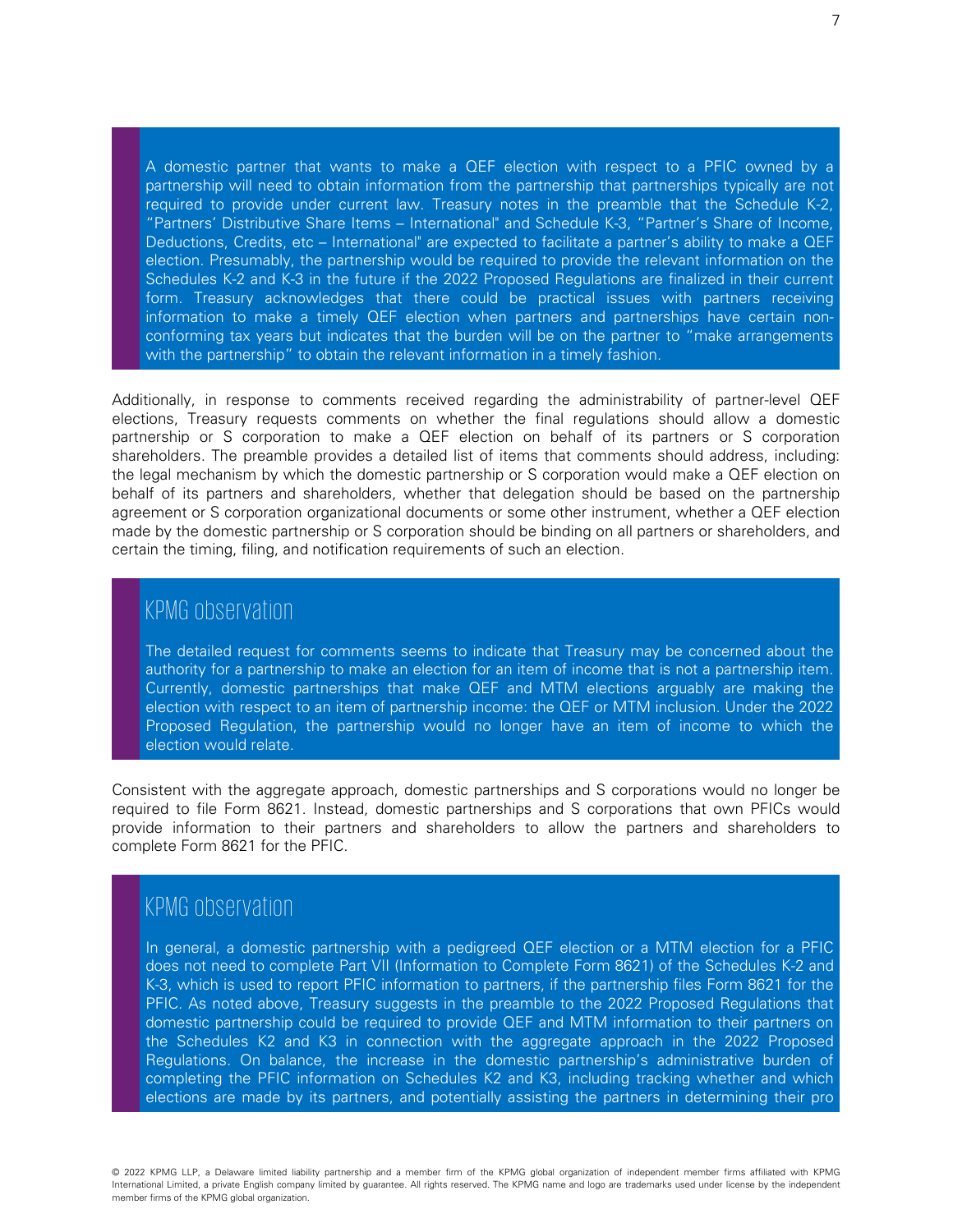rata share of stock annually most certainly should outweigh the reduction in their burden caused by no longer having to file Form 8621. In particular, the administrative burden on widely held partnerships would be expected to significantly increase.

#### **CFC overlap rule**

The CFC Overlap Rule generally provides that a foreign corporation that is both a CFC and a PFIC is not treated as a PFIC with respect to a shareholder during the "qualified portion" of the shareholder's holding period in the stock—i.e., the period during which the corporation was a CFC and the shareholder was a U.S. shareholder. This rule generally is intended to eliminate the simultaneous application of both the PFIC and subpart F regimes to the same U.S. shareholder with respect to the same foreign corporation. Under the GILTI Final Regulations and the 2022 Final Regulations, domestic partnerships and S corporations generally do not have CFC inclusions. Rather, any CFC inclusions are determined by the partners and S corporation shareholders that are U.S. shareholders; partners and S corporation shareholders that are not U.S. shareholders do not have any CFC inclusions under these regulations. Consistent with the aggregate approach to CFC Inclusions, the 2022 Proposed Regulations would "confirm" that for purposes of the CFC Overlap Rule, the qualified portion of a domestic partner's or S corporation shareholder's holding period in CFC/PFIC stock does not include any period where that partner or shareholder was not a U.S. shareholder with respect to the CFC/PFIC. The effect of this rule is that partners that are not U.S. shareholders would be subject to the PFIC rules with respect to the CFC/PFIC.

Treasury acknowledges in the preamble that the application of this rule could lead to inappropriate results under the entity approach that applied to CFC inclusions prior to the 2022 Final Regulations and GILTI Final Regulations because smaller U.S. partners that are not themselves U.S. shareholders would be subject to the PFIC rules even though they include in income their share of any of the partnership's CFC inclusions. The 2022 Proposed Regulations include a transition rule that would mitigate this result by allowing indirect PFIC shareholders who owned stock of a foreign corporation through a domestic partnership or S corporation but are not U.S. shareholders to qualify for the CFC Overlap Rule during periods when the shareholder was subject to current inclusions under subpart F or GILTI with respect to the corporation—e.g., where a partner or shareholder included a share of a domestic partnership's or S corporation's inclusions under Notice 2020-60 or Notice 2019-46. The transition rule would not apply to any year in which the domestic partnership or S corporation applied the aggregate approach in determining subpart F inclusions and section 956 inclusions under the 2019 Proposed Regulations or 2022 Final Regulations. The transition rule would apply to tax years of shareholders beginning before the publication of final regulations in the Federal Register, or for tax years of S corporation shareholders where the S corporation elects entity treatment under the 2022 Proposed Regulations.

### KPMG observation

The preamble discussion might suggest that Treasury views the CFC Overlap Rule as currently not applying to a partner of a domestic partnership that is a U.S. shareholder of the CFC/PFIC if the partner itself is not a U.S. shareholder of the CFC/PFIC. Nonetheless, the relief afforded by the transition rule also might suggest that Treasury is not interested in applying the PFIC rules to these partners for years in which the partnership applied the subpart F rules under an entity approach. Arguably, the proposed rules may be intended to address a situation in which a domestic partnership early adopted the 2019 Proposed Regulations (or after the 2022 Final Regulations are applicable to the partnership). In that situation, the domestic partnership might argue that it is a "U.S. shareholder" for CFC Overlap Rule purposes because a partnership is treated as an entity for U.S. shareholder determinations, and further argue that all its partners are protected by the CFC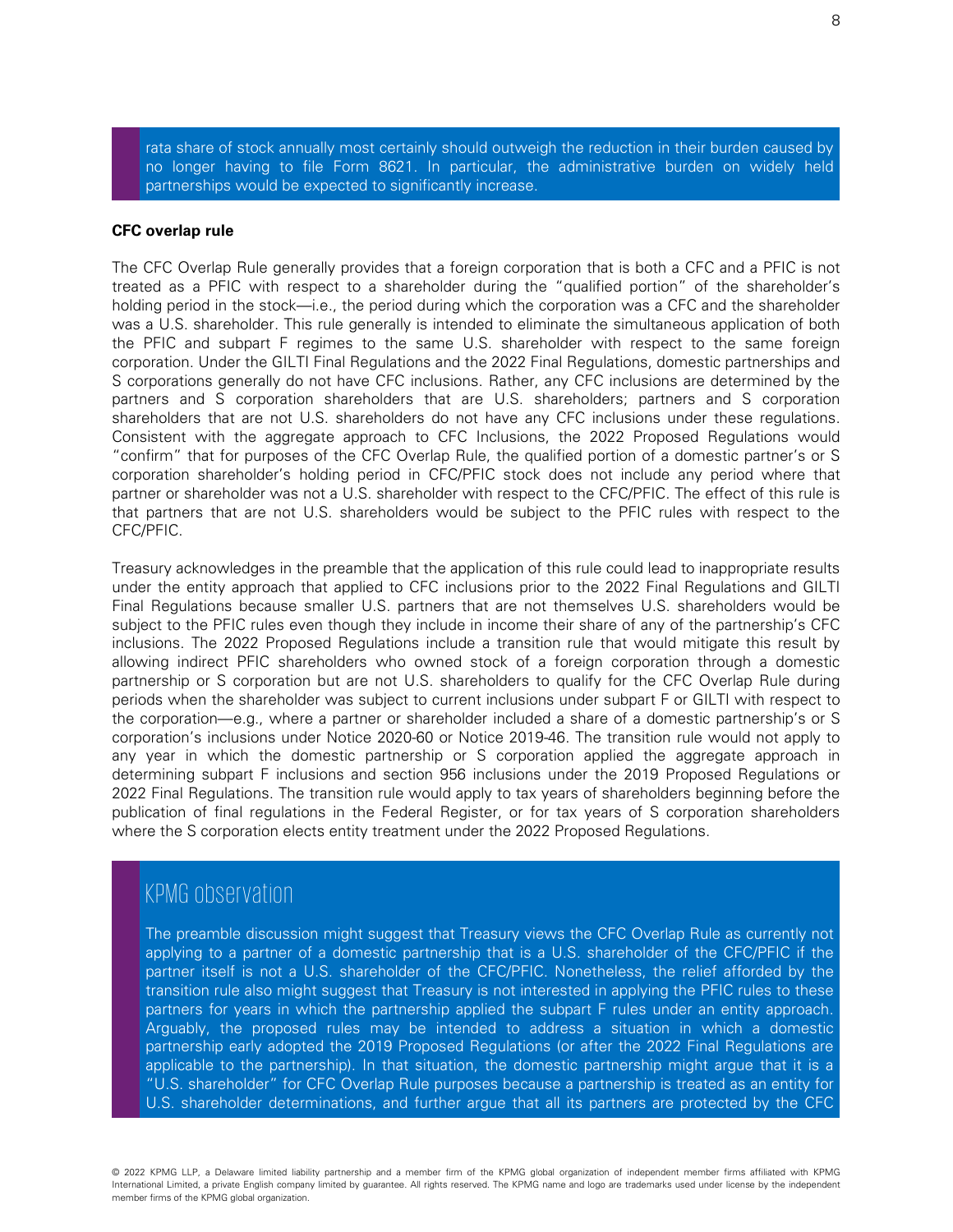Overlap Rule as a result of its U.S. shareholder status even though the partnership itself does not have CFC inclusions. This position would be contrary to the rule in the 2022 Proposed Regulation.

### KPMG observation

Although the transition rule applies retroactively, the preamble and regulatory text do not address whether taxpayers can early adopt the proposed transition rule prior to its finalization.

The PFIC rules are proposed to apply to tax years of shareholders beginning on or after the date the final regulations are published in the Federal Register.

#### **Subpart F rules**

#### **Section 964, including controlling domestic shareholder**

As mentioned above, the 2022 Final Regulations provide that a domestic partnership is treated as an entity for purposes of determining whether a U.S. shareholder is a controlling domestic shareholder as defined in Treas. Reg. § 1.964-1(c)(5). In general, controlling domestic shareholders take certain actions on behalf of certain foreign corporations, including CFCs, for example, by making certain elections and adopting and changing methods of accounting.

The 2022 Proposed Regulations would revise the 2022 Final Regulations to take an aggregate approach to domestic partnerships for purposes of Treas. Reg. § 1.964-1(c), which includes controlling domestic shareholder determinations. As a result, for example, domestic partnerships would no longer make elections on behalf of CFCs, such as the high-tax exclusion election. The aggregate approach also would result in the notice requirements in Treas. Reg. § 1.964-1(c) applying with respect to domestic partners of a domestic partnership. Nonetheless, the 2022 Proposed Regulations would allow the notice requirement to be deemed satisfied by providing notice to the domestic partnership itself. These proposed revisions also would apply with respect to S corporations and their shareholders. In addition, the 2022 Proposed Regulations would revise the notice requirements to require notice to be provided to any U.S. person that is a Category 4 filer of a Form 5471, "Information Return of U.S. Persons With Respect to Certain Foreign Corporations", which is a U.S. person that owns more than 50% of the vote or value of the foreign corporation based on the constructive ownership rules of section 6038(e).

These rules are proposed to apply to tax years of foreign corporations after the date the final regulations are published in the Federal Register, and to tax years of United States shareholders in which or with which such tax years end.

### KPMG observation

Extending the aggregate approach for controlling domestic shareholder purposes could impose additional administrative burden on partners of certain partnerships who may need to coordinate in order to act in concert as controlling domestic shareholders when no single partner is a controlling domestic shareholder. Such coordination, further, is likely going to involve the partnership as the partners may not know who the other relevant partners are and may not have the necessary information to contact and coordinate with them.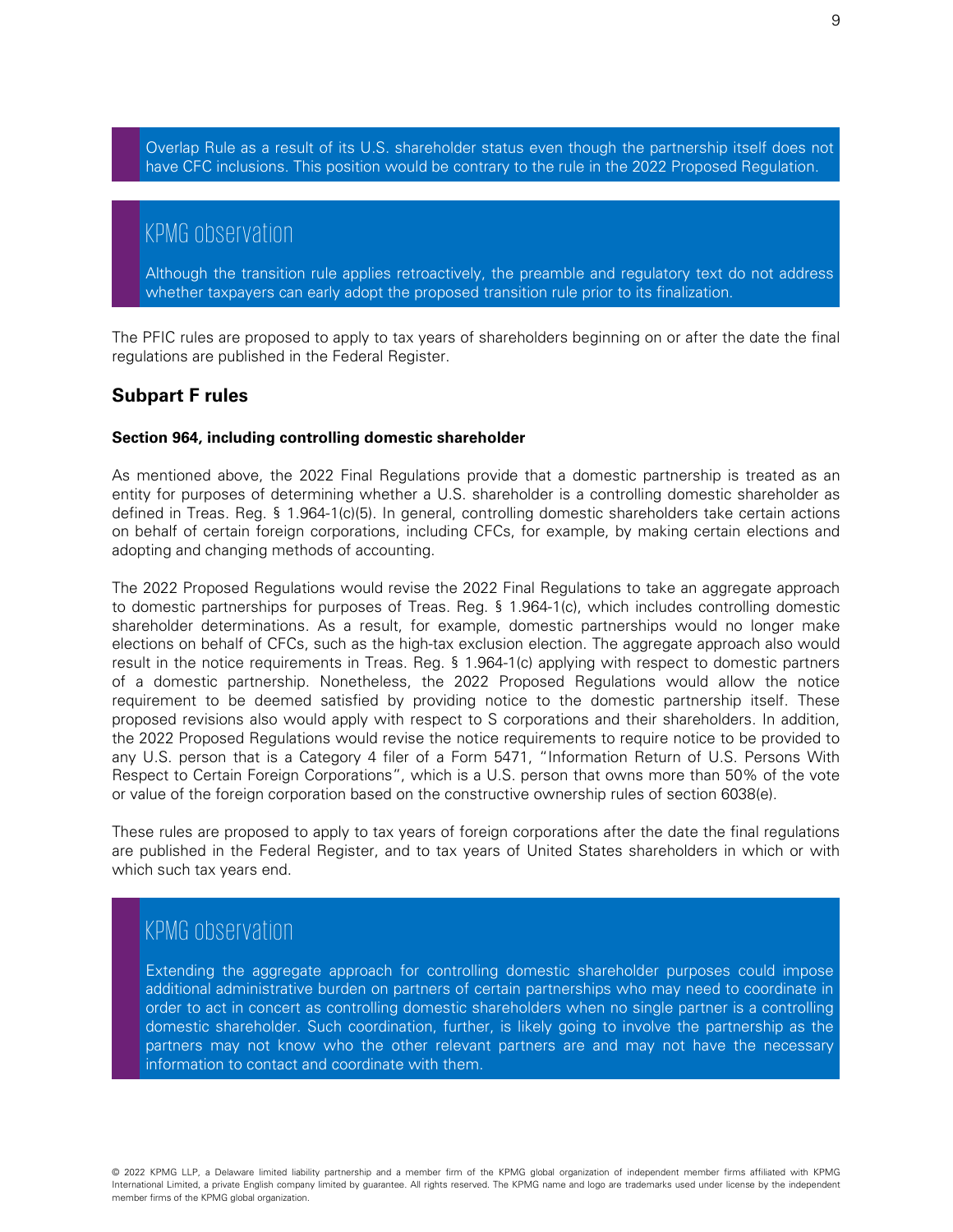#### **Elective entity treatment for S corporations**

Notice 2020-69, 2020-39 I.R.B. 604, released on September 1, 2020, announced that Treasury intended to issue regulations under section 958 to ease the transition of S corporations with accumulated earning and profits ("AE&P"), from the historic entity treatment (and the hybrid treatment under the 2019 Proposed Regulations) to the aggregate treatment required under the GILTI Final Regulations (the "S corporation transition approach").

The 2022 Proposed Regulations would fully adopt the S corporation transition approach, as described in the Notice, and extend the treatment to potential subpart F and section 956 inclusions, in addition to GILTI inclusions. Under the approach in the proposed rules, an S corporation would be subject to entity treatment with respect to a tax year if:

- An election is made;
- The corporation has elected S corporation status before June 22, 2019;
- The S corporation would be treated as owning, within the meaning of section 958(a), stock of a CFC on June 22, 2019, if entity treatment applied;
- The S corporation has "transition AE&P" on September 1, 2020, or on the first day of any subsequent tax year; and
- The S corporation maintains records to support the determination of the transition AE&P amount.

Under this elective entity treatment, an S corporation that owns stock of a foreign corporation would be treated as owning, within the meaning of section 958(a), a foreign corporation, such that the S corporation would have CFC inclusions. The effect of the election would be to treat an applicable CFC inclusion as an item of income of the S corporation itself, increasing the S corporation's accumulated adjustment account ("AAA"), and consequently, decreasing the potential for a taxable distribution out of the S corporation's AE&P.

For this purpose, the term transition AE&P would mean, with respect to an S corporation and its shareholders, the amount of AE&P of the S corporation calculated as of September 1, 2020, reduced solely by subsequent distributions out of AE&P after September 1, 2020. Generally, under the 2022 Proposed Regulations, an electing S corporation would be treated as an entity under the S corporation transition approach until the first tax year for which it has no transition AE&P on the first day of that year, at which point the S corporation would be treated as an aggregate of its shareholders for that year and each successive year.

The rule is proposed to apply to tax years of S corporations that end on or after September 1, 2020. Taxpayers can choose to apply the rule to tax years of S corporations ending on or after June 22, 2019, provided that the S corporation and its shareholders consistently apply the rules with respect to all CFCs whose stock the S corporation owns within the meaning of section 958(a).

#### **GILTI: Hybrid approach/Notice 2019-46**

The 2022 Proposed Regulations include the rules described in Notice 2019-46, which generally allowed domestic partnerships and S corporations to choose to be treated as entities for GILTI inclusion purposes for tax years ending before June 22, 2019, if certain requirements were satisfied. The notification requirements described in Notice 2019-46 that must be satisfied for entity treatment to apply are included in the 2022 Proposed Regulations without substantial change. For example, as described in Notice 2019-46, the partnership or S corporation would have had to provide the required notification to its partners or shareholders no later than the due date (with extensions) for the partnership or S corporation's last tax year that ended before June 22, 2019, for entity treatment to apply for the year. The 2022 Proposed Regulations include the requirement in the Notice for the partnership or S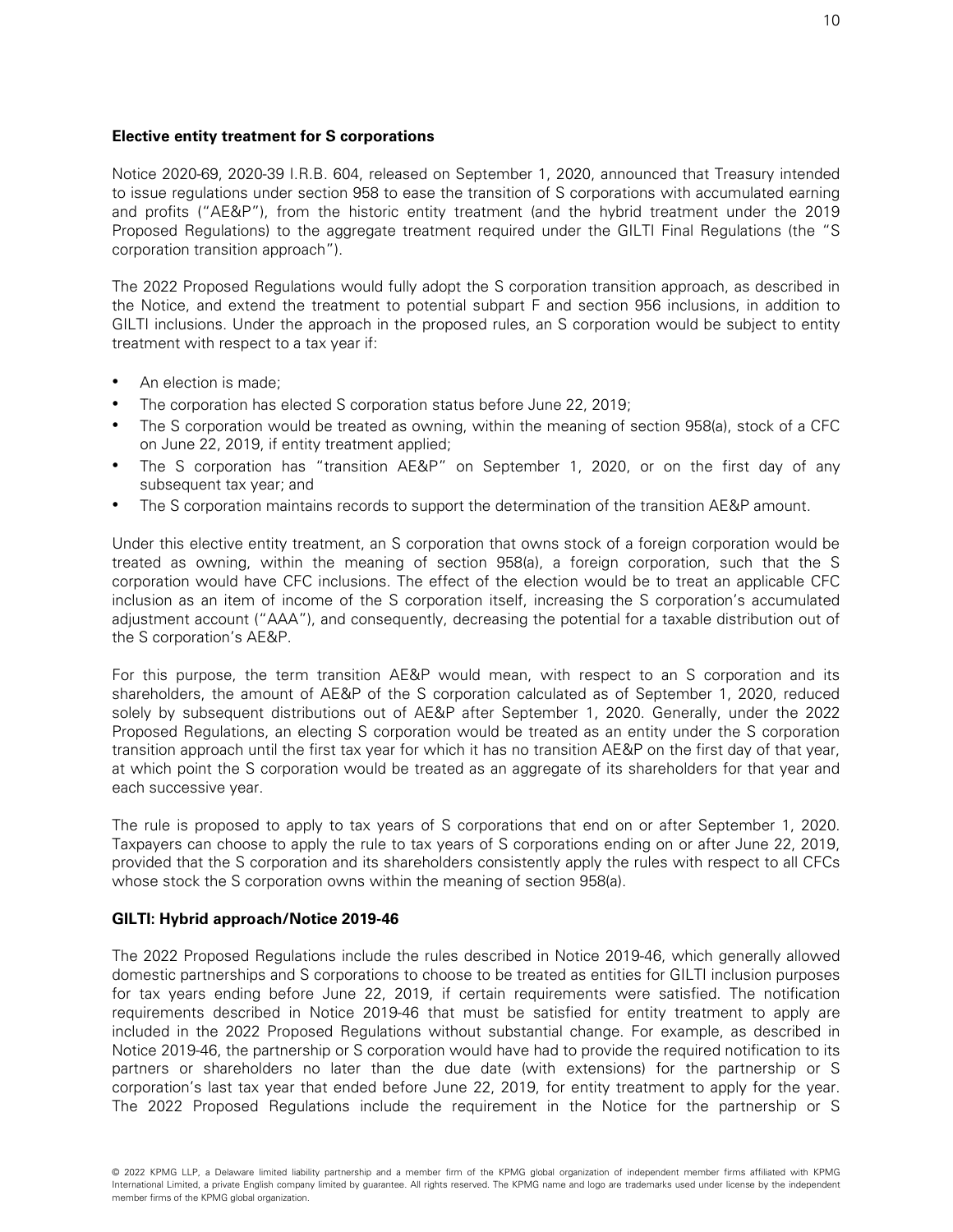corporation to report annually to its partners or shareholders the partner's or shareholder's share of the E&P that relates to the GILTI inclusion that the partnership or S corporation reported out to its partner or shareholder for the year in which the partnership or S corporation chose entity treatment.

This rule is proposed to apply to tax years of foreign corporations ending before June 22, 2019, and to tax years of U.S. shareholders in which or with which such tax years end.

#### **Related person insurance income ("RPII") provisions**

Treasury also proposed that aggregate treatment for partnerships apply for purposes of determining RPII under section 953. The 2022 Proposed Regulations generally would allocate the RPII in proportion to the partnership's allocation of the related party premium income to U.S. partners. This proposed change appears to be in response to the NY State Bar Association comments. See NYSBA Report No. 1423, September 18, 2019. The NYSBA noted that, if the insured is an operating domestic partnership that is a shareholder in the CFC, under current rules, the partnership would be a U.S. shareholder, so that the income of the CFC from a policy with the partnership as the insured would be RPII. Under the 2022 Proposed Regulations, for purposes of computing the RPII, generally there would not be any RPII to the extent that the partners are not U.S. persons. Treasury included this change in the 2022 Proposed Regulations to allow the opportunity for additional public comment on this change.

### KPMG observation

The proposed regulation is consistent with the underlying policy for RPII under section 953. Absent the partnership, a non-U.S. person would not generate RPII. Similarly, if an insurance policy is owned by a foreign partnership, RPII should only be generated to the extent of the U.S. partners.

Section 953(c)(8)(A) provides that the Secretary shall prescribe such regulations as may be necessary to carry out the purposes of section 953(c) including regulations preventing the avoidance of this subsection using cross insurance arrangements. Treasury included an anti-abuse rule in the 1991 section 953 proposed regulations. In the 2022 Proposed Regulations, Treasury updated and reproposed its anti-abuse rule against cross-insurance arrangements. This anti-abuse rule aims to stop companies from using an unrelated third-party insurer to circumvent the related party insurance rules. Under the proposed rule, RPII would include an arrangement where a foreign company issues insurance to an unrelated party and, as part of the arrangement, another person issues insurance to a related insured of the foreign company. The rule is proposed to be effective for tax years for foreign corporations ending on or January 24, 2022 and to the associated tax years of U.S. persons.

### KPMG observation

The fact that the proposed regulation addressing cross insurance arrangements is generally proposed to be effective for tax years ending on or after January 24, 2022, may impact transactions that have already occurred during the current tax year. Taxpayers who have engaged in transactions that fall within this rule will want to evaluate the provision's impact and potentially restructure the arrangement.

#### **Net investment income tax: Treas. Reg.** *§* **1.1411-10(g) election**

In general, individuals, estates, and trusts are subject to tax under section 1411 based on their net investment income. For this purpose, distributions of PTEP attributable to CFC inclusions or QEF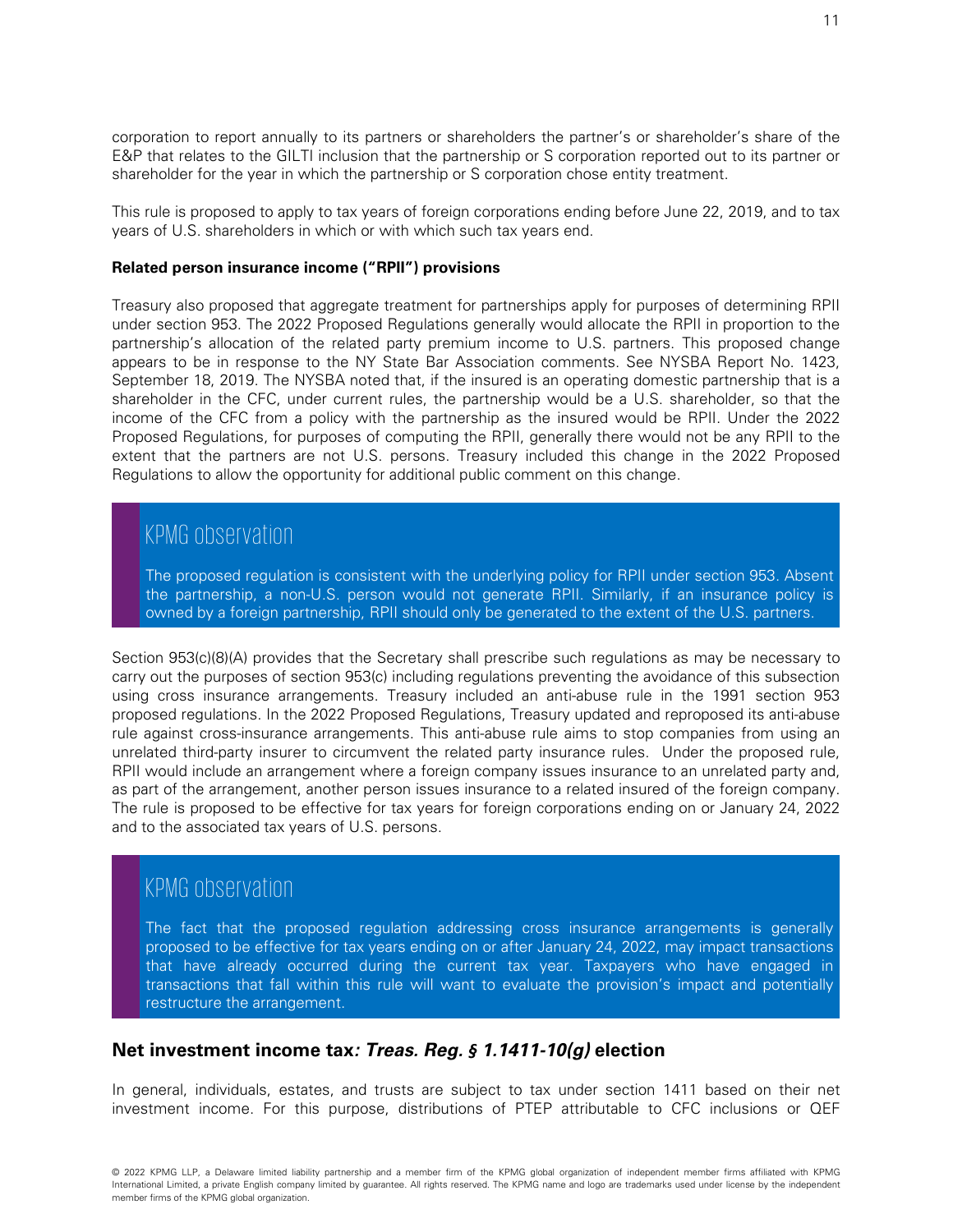inclusions generally are included in net investment income, and CFC inclusions and QEF inclusions are excluded from net investment income. In addition, special basis adjustment rules apply in determining gain or loss on the disposition of CFCs and QEFs for net investment income purposes. The effect of this general rule is that taxpayers subject to section 1411 must separately track PTEP and basis adjustments in order to determine their net investment income. Nonetheless, if an election under Treas. Reg. § 1.1411-10(g) is in effect, CFC inclusions and QEF inclusions are included in net investment income rather than the PTEP distributions, and no special rules applying in determining gain and loss on dispositions of CFCs and QEFs. Thus, the election reduces administrative burden because it eliminates the need to separately track PTEP and certain basis adjustments for section 1411 purposes. An election can be made either by a domestic partnership or S corporation or its partners or shareholders for CFCs and QEFs held by the domestic partnership or S corporation.

Consistent with the move to an aggregate treatment of partnerships and S corporations for Subpart F and PFIC purposes, the 2022 Proposed Regulations would provide that the election under Treas. Reg. § 1.1411-10(g) could be made only by individuals, trusts, and estates. Thus, domestic partnerships and S corporations would no longer be able to make the election.

This rule is proposed to apply to tax years that begin on or after the date the final regulations are published in the Federal Register.

### KPMG observation

As described in the preamble to the section 1411 final regulations (T.D. 9644), the ability for partnerships to make the Treas. Reg. § 1.1411-10(g) election was added to the final regulations in response to a comment on the proposed regulation that pointed out the administrative burden that could be imposed on partnerships if they were not otherwise allowed to make the election. The 2022 Proposed Regulations would remove the ability for partnerships to make the election and, thus, could impose on partnerships this additional administrative burden as well as additional administrative burden on any partner that does not make the election. For example, a domestic partnership that owns CFCs or QEFs would have to track whether each of its partners made a section Treas. Reg. § 1.1411-10(g) election and provide certain information regarding PTEP distributions by a CFC or QEF where no election is made. In addition, any partner that does not make the election would need to separately track its PTEP and basis adjustments in order to determine the amount of PTEP and gain or loss on the disposition of the CFC or QEF for section 1411 purposes.